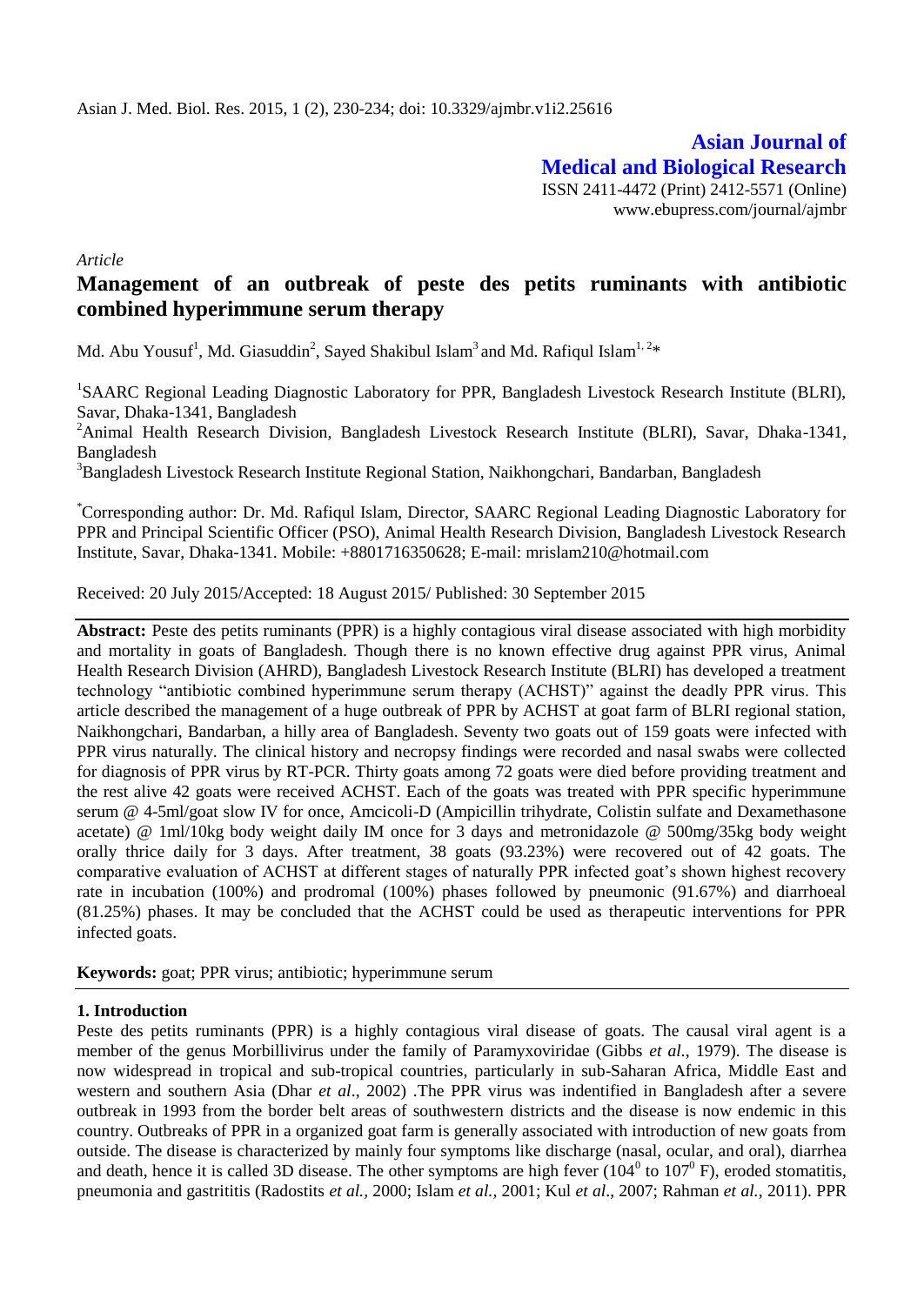occurs mainly in three forms, peracute, acute and subclinical. Peracute and acute form of the disease are seen in 4 phases include incubation, prodromal, pneumonic and diarrhea/ death (Islam *et al.,* 2001). The affected animal standing apart with impaired appetite accompanied with poor rumination and constipation. 2-5 days after onset of fever, mucosal erosion as pin heads of necrotic epithelium on the mucous membrane lining of mouth, nasal passages and urogenital tracts. After two three days of mucosal erosion the fever regress and pneumonia accompanied with diarrhea. The peri-oral and peri-nasal areas are encrusted with mucopurlent discharges (Radostits *et al.,* 2000; Singh *et al.,* 2000). The high morbidity (100%) and mortality (50 to 90%) rates in goats caused by PPR have been described in Bangladesh (Rahman *et al.,* 2011; Islam *et al.,* 2003; Sil *et al.,* 2000, 2001). It is known that there is no specific treatment for PPR disease. Islam *et al.,* (2003) described a treatment technology called "antibiotic combined hyperimmune serum therapy (ACHST)" for the treatment of PPR disease; they got 90.63% success in incubation phase. Hyperimmune serum and supportive treatment with fluid therapy for dehydration and antibiotics to prevent secondary bacterial infection could be used to save the life of the infected goats. This paper describes the therapeutic use of antibiotic combined hyperimmune serum against clinical PPR disease in goats and also reports an investigation of a PPR outbreak including pathological observations and molecular detection of the virus (PPR).

## **2. Materials and Methods**

The study was conducted on a natural outbreak of PPR in July 2015 at the goat farm of BLRI regional station, Naikhongchari, Bandarban, Bangladesh. Detailed history and clinical features of the outbreak were recorded daily.

## **2.1. Clinical sings and pathological investigation**

In this study, the clinical sings and management practice (feeding, vaccination status, biosecurity pattern etc.) were recorded. Routine necropsy was performed on dead goats and gross pathological changes were recorded.

## **2.2. Sample collection and molecular diagnosis**

Four nasal swabs were collected from infected goats with viral transport media (VTM) for molecular detection using RT-PCR technique. Collected samples were transported to the SAARC Regional Leading Diagnostic Laboratory for PPR, Bangladesh Livestock Research Institute (BLRI), Savar, Dhaka-1341, Bangladesh maintaining cool chain.

A reverse transcription polymerase chain reaction (RT-PCR) was adopted for the detection of PPR virus. Total RNA was extracted from the nasal swabs of clinically affected goat using RNeasy mini kit (Qiagen, Germany) as per the manufacturer's instruction. The extracted RNA was evaluated both quantitatively and qualitatively using Nanodrop machine. One-step RT-PCR (Qiagen, Germany) kit was used for preparing master mix and 20μl was dispensed to each PCR tube. Then 5µl extracted RNA template was added to the respective tube and the PCR tubes were placed in the thermocycler. The thermal cycler was 35 cycles programmed. As briefly, Reverse transcription at 50ºC for 30 min, initial denaturation at 95ºC for 30 min, denaturation at 94º for 30sec, annealing at 55°C for 30 sec, elongation at 72°C for 30 sec, final elongation at 72°C for 10 min, held at 4°C. PCR products were analyzed by electrophoresis on 1.5% agarose gel, stained with ethidium bromide and examined against UV light using an image documentation system and the images were captured. The oligonucleotide primers were selected from published literature to detect of PPR virus (Table 1).

# **2.3. Therapeutic intervention to affected goats**

The antibiotic combined hyper immune serum therapy (ACHST) was applied on 42 clinically infected goats aged between 2 to 10 months. These selected 42 goats were divided into four groups viz. A, B, C, and D on the basis of infection phases. Group-A (Incubation phase) consisting of 6 goats, Group-B (Prodromal phase) consisting of 8 goats showed high fever, ocular and nasal discharges, Group-C (Pneumonic Phase) consisting of 12 goats showed only signs of pneumonia and group- D (Diarrhoeal phase) consisting of 16 goats with diarrhea and pneumonia. The serum against PPRV was collected from the PPR vaccinated goats of AHRD and high level of antibody was detected in serum by cELISA (ID screening® PPR competition kit, ID.vet, France ). Each goat of all the four groups was treated with antibiotic combined hyperimmun PPR serum with or without addition of metronidazole and the treatment schedule is presenting in Table 2.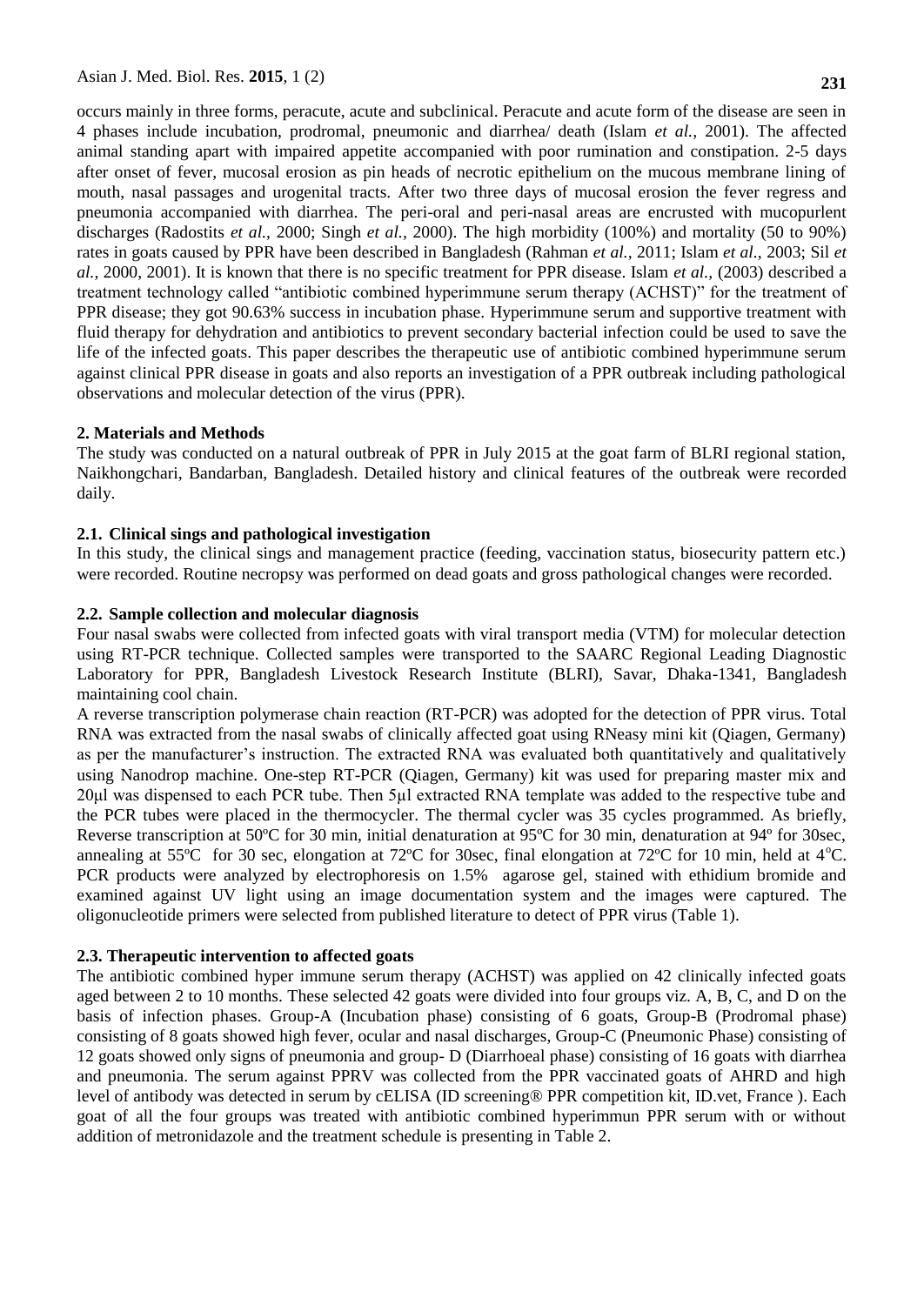## **3. Results and Discussion**

The infected goats shown the clinical signs included fever (up to 107ºF), depression, and anorexia, serous to mucopurulent nasal discharge, severe dehydration (Figure 1), erosions and ulcerations in the buccal cavity, diarrhoea (Figure 1) and respiratory distress. Frothy salivation and conjunctivitis were also found.

## **Table 1. Specific primers, their sequences and size of RT- PCR amplicons for the detection of PPR viruses in goat.**

| Primer          | <b>Target</b><br>gene | Sequence $(5^{\prime} - 3^{\prime})$ | <b>Position</b> | <b>Product</b><br><b>Size</b> | <b>Reference</b> |
|-----------------|-----------------------|--------------------------------------|-----------------|-------------------------------|------------------|
| NP <sub>3</sub> |                       | -TCTCGGAAATCGCCTCACAGACTG-           | 1232-1255       | 351 <sub>bp</sub>             | Couacy-Hyman     |
| NP4             | gene                  | -CCTCCTCCTGGTCCTCCAGAATCT-           | 1583-1560       |                               | et al., 1995     |

#### **Table 2. The therapeutic prescription for PPR infected goats.**

| Therapy/<br>status         | Dose and route                                 | <b>Group-A</b><br>$(n=16)$<br><b>Incubation</b> | Group-B<br>$(n=12)$<br><b>Prodromal</b> | $Group-C$<br>$(n=8)$<br><b>P</b> neumonic | Group-D $(n=6)$<br><b>Diarrhoeal</b> |
|----------------------------|------------------------------------------------|-------------------------------------------------|-----------------------------------------|-------------------------------------------|--------------------------------------|
| Hyperimmune<br>serum       | 4-5 ml/goat slow IV at a time                  |                                                 |                                         |                                           | +                                    |
| Antibiotic <sup>2</sup>    | 1 ml/10 kg bwt IM $2nd$ dose after 24<br>hours | $^+$                                            |                                         |                                           | $^+$                                 |
| Metronidazole <sup>3</sup> | 500mg/35 Kg bwt orally for 3 days.             | $\sim$                                          |                                         |                                           | $^+$                                 |
| Oral saline <sup>4</sup>   | Quantity sufficient                            | $\overline{\phantom{0}}$                        |                                         |                                           |                                      |

n= No. of goat treated, <sup>1</sup>obtained from PPR vaccinated goats, <sup>2</sup>Amcicoli-D (Komi Pharm International Ltd), <sup>3</sup>Dirovet (The ACME Laboratories Ltd, Dhaka), <sup>4</sup>ORS (SMC, Dhaka).

## **Table 3. Efficacy of hyperimmune serum combined with antibiotics at different age group of PPR infection in goats.**

| Age                | <b>Incubation</b> |                 | <b>Prodomal</b> |                 | <b>Pneumonic</b> |                 | <b>Diarrhoeal</b> |                 |
|--------------------|-------------------|-----------------|-----------------|-----------------|------------------|-----------------|-------------------|-----------------|
| groups<br>(months) | No.<br>treated    | No.<br>survived | No.<br>treated  | No.<br>survived | No.<br>treated   | No.<br>survived | No.<br>treated    | No.<br>survived |
| $2 - 4$            |                   |                 |                 |                 |                  |                 |                   | 4               |
| $5 - 7$            |                   |                 |                 |                 |                  |                 |                   | <sub>0</sub>    |
| $8 - 10$           |                   |                 |                 |                 |                  |                 |                   |                 |
| Total              |                   | $6(100\%)$      | 8               | 8(100%)         | 12               | 11(91.67)       | 16                | 13(81.25%)      |





**Figure 1. The PPR infected goat at Naikhongchari goat farm with severe dehydration and diarrhea.**

At necropsy, stomatitis with erosions, ulcerations and necrotic lesions in the buccal cavity, erosions on the pillars of rumen, severe congestion throughout the intestinal tract, zebra stripes in caeco-colic junction, and pale and moderately enlarged liver with distended gall bladder were the main gross lesions in the digestive system.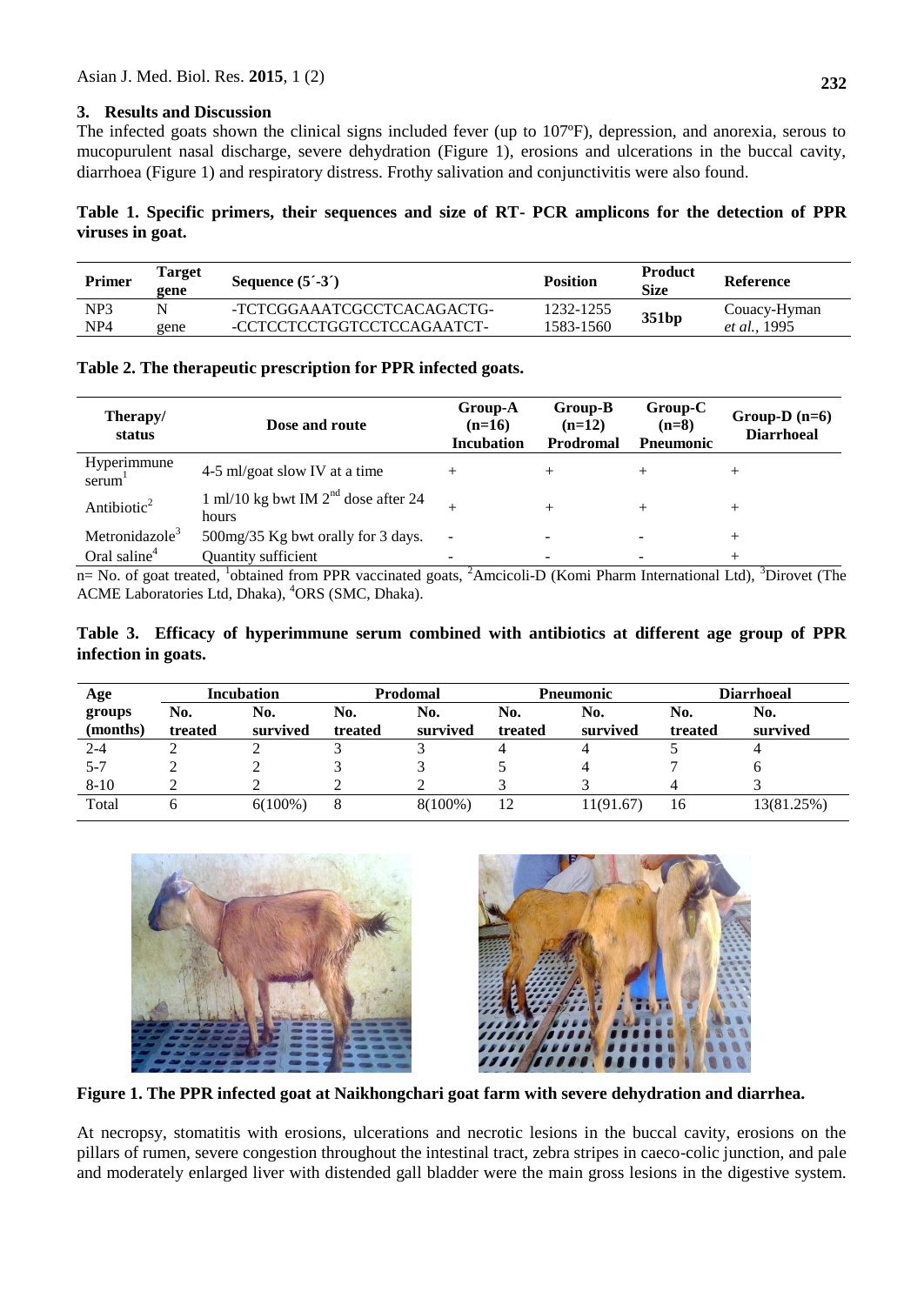Congested and consolidated lungs and hemorrhagictreachea (Figure 2), enlarged and oedematous lymph nodes, paintbrush haemorrhages in the heart and atrophied spleen were found.





**Figure 2. Congested and consolidated lungs (A) and hemorrhagic trachea (B) of PPR infected goats.**

An RT-PCR method was successfully adopted to amplify a 351 bp fragment of N gene of PPR virus. The test shown all clinical samples were positive (Figure 3) where as other authors also found the expected band from the clinical tissue samples (Rahman *et al.,* 2011).



M=Marker, PC= positive control, NC= Negative control, S1-S4=Samples.

# **Figure 3. Amplification of the fragment of N gene of PPRV by RT-PCR and stained with ethidium bromide.**

Outbreaks of the PPR have been reported to be associated with morbidity rate was 45.28%. Before treatment the case fatality rate was 47.22% and after treatment the case fatality rate was 9.52% among affected goats. After applied ACHST (PPRV specific hyperimmune serum combined with antibiotic) in 42 PPR infected goats of BLRI Regional Station at Naikhanchari of Bangladesh. Thirty eight goats were recovered among the 42 affected goats. The comparatively higher recovery rate (93.23%) (Table 3) of PPR infected goats due to their better hygienic care and management along with the therapy, where as the previous authors found the recovery rate was 68.75% (Islam *et al.,* 2003). The PPRV specific hyperimmune serum and supportive treatment with fluid therapy for dehydration and antibiotics to prevent secondary bacterial infection could be used to save the life of the infected goats.

The recovery rate at different clinical phases of PPR infected goats like incubation, prodromal, pneumonic and diarrhoeal phase were 100%, 100%, 91.67% and 81.25%, respectively (Table 3). The present study revealed that ACHST at incubation and prodomal phases of PPR infection provides better recovery rate than other phases of infection. The findings of this study is better than the findings of (Anene *et al.,* 1987 and Islam *et al.,* 2003) who studied the appraisement of the treatment of naturally occurring PPR in goats with hyperimmune serum, oxytetracycline, chloramphenicol 25% aqueos solution and metronidazole in different groups at the recommended dose rates and found recovery rate of 14.29% and 68.75%, respectively.